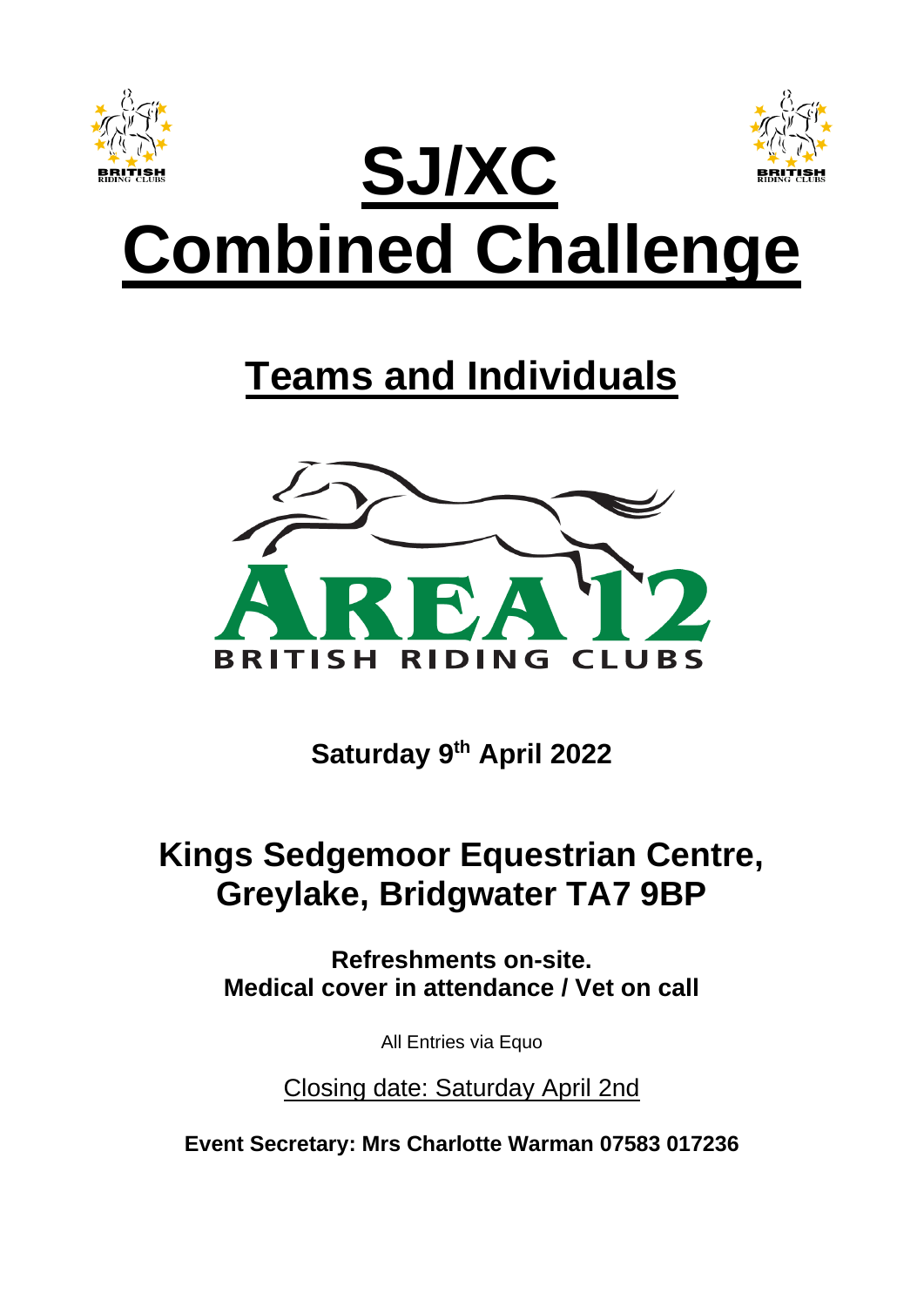## **Classes:**

- \* 70cm Qualifying Teams (may be mixed seniors and juniors) and individuals (Q and NQ)
- \* 80cm Qualifying Teams (senior or junior) and individuals (Q and NQ)
- \* 90cm Qualifying Teams (senior or junior) and individuals (Q and NQ)
- \* 100cm Qualifying Teams (may be mixed seniors and juniors) and individuals (Q and NQ)

#### **NB Class times may not run in height order**

## **Scoring:**

This Qualifier competition is a two-phase event, SJ and XC, the XC will follow SJ immediately without a break. However, separate times will be recorded for each phase.

The SJ course will consist of a minimum 6 fences; the XC will consist of a minimum 6 further obstacles.

Scoring (each phase) summary:

First disobedience: 10 penalties.

Second disobedience: 20 penalties.

Third disobedience: Elimination.

Knock-down: 5 penalties. Note that some XC fences may have a top pole at which knockdowns will apply.

Time faults: 0.4 penalties, each second commenced over the relevant time.

For full details see BRC Handbook, a downloadable can be found at: <http://www.bhs.org.uk/enjoy-riding/british-riding-clubs/brc-handbook>

## **Notes:**

Eligibility: see BRC Handbook at the link above.

Tack and Turnout: See BRC Handbook. Number bibs must be worn (provided by competitor).

Cost: £20 individual, or £80 per team of 3 or 4. Pre-entries for those aiming to qualify must be made directly with BRC.